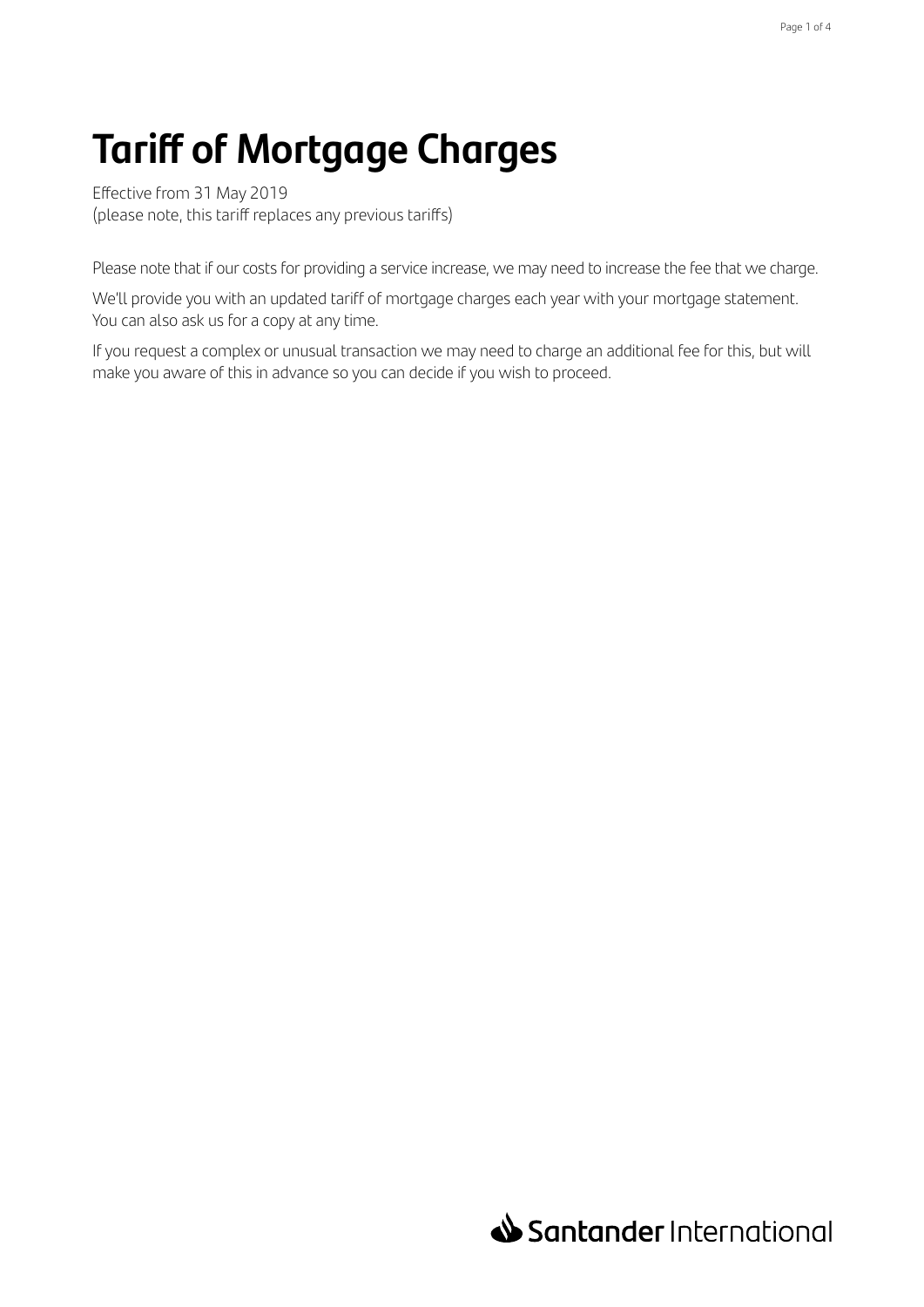#### **Before your first monthly payment**

These are the fees and charges you may have to pay before we transfer your mortgage funds.

| Name of charge            | What this charge is for                                                                                                                                                                                                                                                                                                                                                                                                                 |                                                                         | How much is<br>the charge? |                     |  |
|---------------------------|-----------------------------------------------------------------------------------------------------------------------------------------------------------------------------------------------------------------------------------------------------------------------------------------------------------------------------------------------------------------------------------------------------------------------------------------|-------------------------------------------------------------------------|----------------------------|---------------------|--|
| <b>Account fee</b>        | Managing your mortgage account. This also includes closing your mortgage account<br>when your mortgage ends. The product details for your mortgage will tell you if this<br>is the case. It's payable on completion, however you can defer this fee until the end<br>of your mortgage. This fee is paid once during the lifetime of the mortgage on your<br>existing property.<br>If already paid, you will not have to pay this again. | £225                                                                    |                            |                     |  |
| <b>Funds transfer fee</b> | Electronically transferring the mortgage funds to you or your Advocate.                                                                                                                                                                                                                                                                                                                                                                 | £30                                                                     |                            |                     |  |
| <b>Legal fees</b>         | You will normally instruct an Advocate to act on your behalf in connection with your<br>home purchase transaction. You may be required to pay their legal fees and costs<br>as part of their work on your behalf. These fees/costs are charged by the Advocate,<br>directly to you.                                                                                                                                                     | These fees/costs<br>are charged by the<br>Advocate, directly<br>to you. |                            |                     |  |
| <b>Product fee</b>        | This is charged on some mortgages as part of the deal. It can be paid upfront or<br>sometimes you can add it to your mortgage. If you add it to your mortgage, you'll pay<br>interest on it at the same rate as the rest of your borrowing. It might be a flat fee, or a<br>percentage of the loan amount.                                                                                                                              | Variable                                                                |                            |                     |  |
| Re-inspection fee         | If your mortgage is released in stages and you're using it to renovate your home.<br>This covers the new valuation we need to do after the work's carried out.                                                                                                                                                                                                                                                                          |                                                                         |                            | £80                 |  |
|                           |                                                                                                                                                                                                                                                                                                                                                                                                                                         | Purchase price up to                                                    | Initial<br>Loans           | Further<br>Advances |  |
|                           |                                                                                                                                                                                                                                                                                                                                                                                                                                         | £50.000                                                                 | £200                       | £100                |  |
|                           | This is charged for the lender's valuation report, which<br>is used to calculate how much we'll lend you. This is                                                                                                                                                                                                                                                                                                                       | £100,000                                                                | £257                       | £129                |  |
|                           | separate from any valuation or survey of the property                                                                                                                                                                                                                                                                                                                                                                                   | £150,000                                                                | £308                       | £154                |  |
|                           | you might want to commission.                                                                                                                                                                                                                                                                                                                                                                                                           | £200,000                                                                | £365                       | £183                |  |
|                           |                                                                                                                                                                                                                                                                                                                                                                                                                                         | £300,000                                                                | £473                       | £237                |  |
|                           | Some mortgages offer a free standard valuation - the<br>product details of your mortgage will tell you if this is                                                                                                                                                                                                                                                                                                                       | £400,000                                                                | £573                       | £287                |  |
| <b>Valuation fee</b>      | the case.                                                                                                                                                                                                                                                                                                                                                                                                                               | £500,000                                                                | £665                       | £333                |  |
|                           |                                                                                                                                                                                                                                                                                                                                                                                                                                         | £600,000                                                                | £745                       | £372                |  |
|                           | Further valuation reports will incur a charge, please<br>contact us.                                                                                                                                                                                                                                                                                                                                                                    | £700,000                                                                | £830                       | £415                |  |
|                           |                                                                                                                                                                                                                                                                                                                                                                                                                                         | £800,000                                                                | £909                       | £455                |  |
|                           | If the purchase price is a reduced figure, we'll base                                                                                                                                                                                                                                                                                                                                                                                   | £900,000                                                                | £987                       | £494                |  |
|                           | the fee on the valuation, not the price. The minimum<br>fee for a re-inspection is £80. The fees include a                                                                                                                                                                                                                                                                                                                              | £1,000,000                                                              | £1065                      | £533                |  |
|                           | non-refundable valuation set up fee of £90.                                                                                                                                                                                                                                                                                                                                                                                             | £1,200,000                                                              | £1231                      | £616                |  |
|                           |                                                                                                                                                                                                                                                                                                                                                                                                                                         | £1,500,000                                                              | £1387                      | £694                |  |
|                           |                                                                                                                                                                                                                                                                                                                                                                                                                                         | £1553<br>£1,600,000                                                     |                            |                     |  |
|                           |                                                                                                                                                                                                                                                                                                                                                                                                                                         | For properties over £1.6 million, please contact us.                    |                            |                     |  |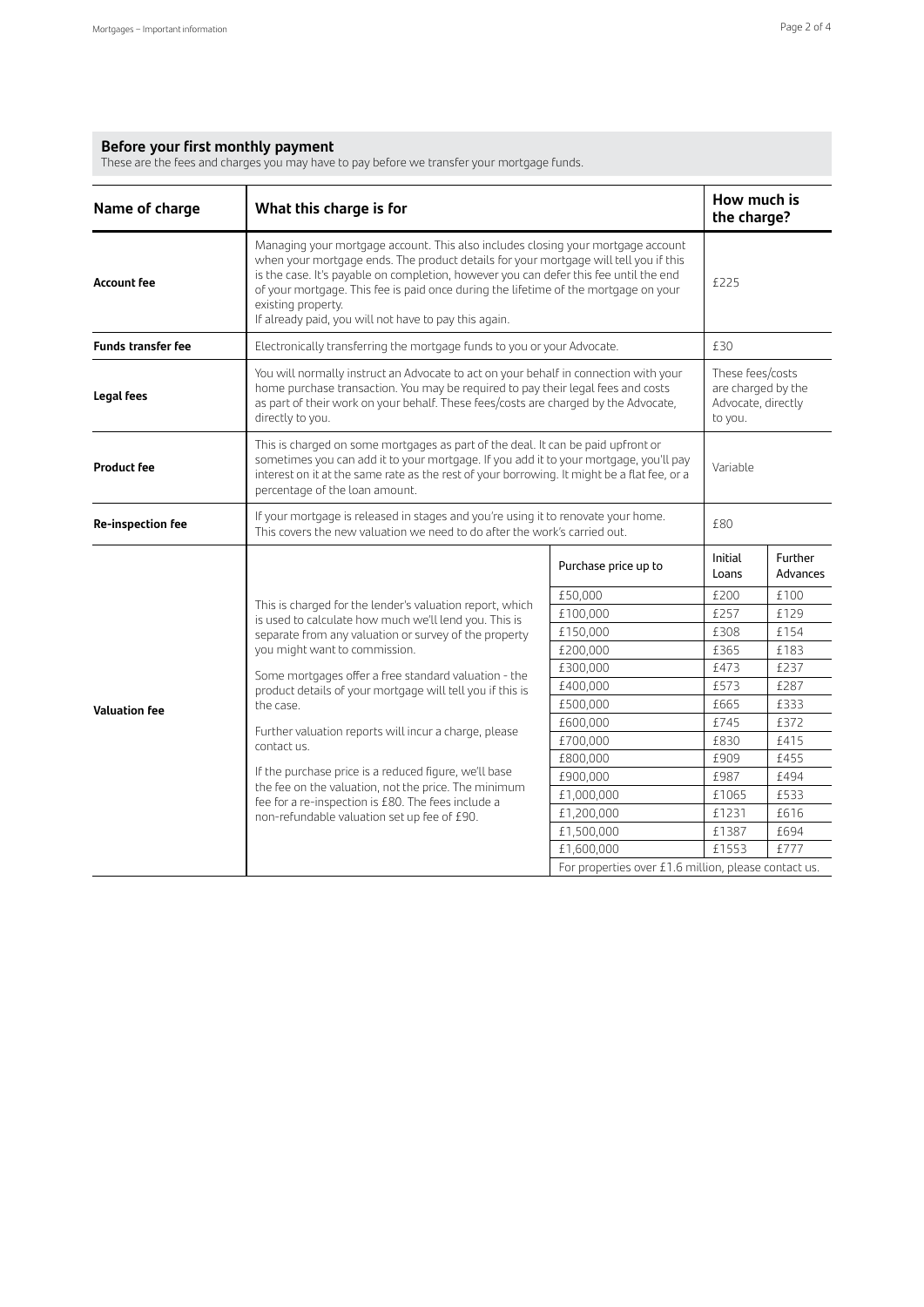| Page 3 of 4 |  |  |  |
|-------------|--|--|--|
|-------------|--|--|--|

| If you ask us for extra documentation and/or services beyond the standard management of your account |  |  |  |  |  |  |  |  |  |  |  |  |
|------------------------------------------------------------------------------------------------------|--|--|--|--|--|--|--|--|--|--|--|--|
|------------------------------------------------------------------------------------------------------|--|--|--|--|--|--|--|--|--|--|--|--|

| Name of charge                                                               | What this charge is for                                                                                                                                                                                                            | How much is<br>the charge? |
|------------------------------------------------------------------------------|------------------------------------------------------------------------------------------------------------------------------------------------------------------------------------------------------------------------------------|----------------------------|
| Duplicate/interim<br>statement fee                                           | Requesting a copy of a previous mortgage statement or an interim statement of your<br>account as it stands. It might be paid by you or another lender.                                                                             | f5                         |
| Duplicate request for<br>certificate of interest paid<br>(for each year) fee | Requesting a copy of a previously issued certificate of interest paid. This charge<br>relates to each calendar year we're asked to provide the duplicate certificate for.                                                          | f5                         |
| <b>Itemised statement</b><br>(for each year)                                 | Gathering information, preparing and supplying a list of your mortgage account<br>transactions. This charge relates to each calendar year we're asked to provide the<br>information for.                                           | £5                         |
| <b>Re-valuation fee</b>                                                      | A re-valuation, if necessary, as a result of you asking for further funds or if a<br>re-valuation is required in connection with a request to value our security (or when<br>considering adding missed payments to your mortgage). | f80                        |
| Second charge                                                                | Our charge to provide information to another lender requesting a second charge.                                                                                                                                                    | £100                       |

#### **If you change your mortgage**

NB if you change to a new mortgage product, the 'before your first monthly payment' fees may also apply at this stage.

| Name of charge                                                                                                                                                                                                                                                                                                                                                | What this charge is for                                                                                                            | How much is<br>the charge? |  |
|---------------------------------------------------------------------------------------------------------------------------------------------------------------------------------------------------------------------------------------------------------------------------------------------------------------------------------------------------------------|------------------------------------------------------------------------------------------------------------------------------------|----------------------------|--|
|                                                                                                                                                                                                                                                                                                                                                               | You may have to pay this if:                                                                                                       |                            |  |
| Early repayment charge                                                                                                                                                                                                                                                                                                                                        | you overpay more than your mortgage terms and conditions allow; or                                                                 | Please contact us          |  |
| (changing your mortgage)                                                                                                                                                                                                                                                                                                                                      | you change your mortgage product during a special rate period (e.g. while you're on a<br>fixed interest rate).                     |                            |  |
| Change of term fee                                                                                                                                                                                                                                                                                                                                            | Extending or reducing the remaining term of your mortgage.                                                                         | £75                        |  |
| Changing your repayment<br>method fee                                                                                                                                                                                                                                                                                                                         | Transferring all or part of your mortgage from a capital and interest (repayment)<br>f75<br>mortgage to an interest only mortgage. |                            |  |
| Payable if you want to remove part of the property or land from the mortgage. It<br>Partial release of<br>covers administration costs, including sealing the relevant legal deed and issuing<br>property fee<br>letters of consent.                                                                                                                           |                                                                                                                                    | f 105                      |  |
| (including variation<br>of security)                                                                                                                                                                                                                                                                                                                          | Our costs when considering any request to vary our security. This includes sealing a<br>deed, deed variation and lease extension.  |                            |  |
| Change of parties<br>administration fee                                                                                                                                                                                                                                                                                                                       | Our administrative costs for adding or removing someone (a 'party') from the<br>mortgage.                                          | f95                        |  |
| If you want to let your property. You'll pay this for each 'consent to let' agreement,<br>where we agree to you letting out your property for a set period of time. The fee may<br><b>Consent to let fee</b><br>vary if the mortgage is on a flexible product and will be advised by our lettings team<br>once they receive the 'consent to let' application. |                                                                                                                                    | £295 standard fee          |  |